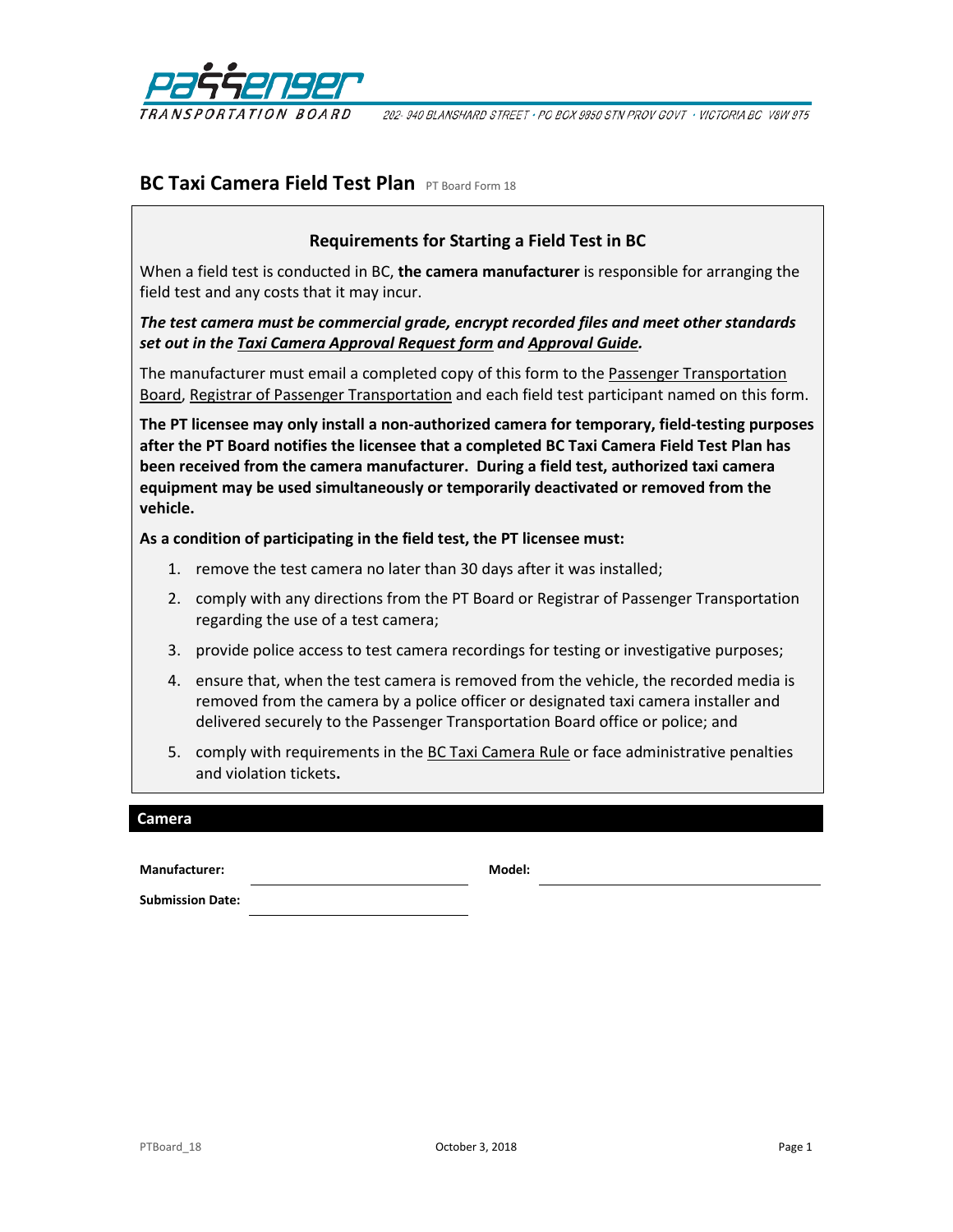#### **Camera Manufacturer**

This form must be completed and signed by the manufacturer's president, vice-president or CEO

| Company:        |        |
|-----------------|--------|
| Representative: |        |
| Title:          |        |
| <b>Address:</b> |        |
| Phone:          | Email: |

### **Field Test Participants & Vehicle**

The taxi camera manufacturer is responsible for arranging a field test and the cost of conducting a field test. This includes making arrangements with:

- a taxi company with PT Board-authorized taxi cameras to provide a taxi for the installation and field testing of the test camera;
- a designated taxi camera installer to install and later remove the camera.<sup>[1](#page-1-0)</sup>

Provide the following information about the field test details you have arranged.

| Test dates from:                    |                      | to          |                    |                         |
|-------------------------------------|----------------------|-------------|--------------------|-------------------------|
| <b>Taxi Company:</b>                | City:                |             |                    |                         |
| <b>Manager or Principal:</b>        | Phone:               |             | Email:             |                         |
| Taxi ID:                            | <b>Plate Number:</b> |             | <b>Body Style:</b> | $\Box$ Sedan $\Box$ Van |
| <b>Camera Installation Company:</b> |                      | Technician: |                    |                         |
| Phone:                              |                      | Email:      |                    |                         |
| Notes:                              |                      |             |                    |                         |
| $\ddot{\phantom{a}}$                |                      |             |                    |                         |

The PT Board or a camera evaluator will use contact information you provide to acknowledge receipt of the field test plan. The PT Board or a camera evaluator may also use the information to confirm that the field test has concluded or obtain more details on how the field test was obtained and digital files were obtained.

Recorded media must contain at least 168 hours (1 week) of accumulated image or video recordings. We recommend that test cameras be installed in an active, double-shifted taxi that is operated 20 to 24 hours for each day of the field test, and that recording media not exceed 336 hours (2 weeks) when full.

 $\overline{a}$ 

<span id="page-1-0"></span> $1$  Get information about licensed taxi companies and designated camera installers from the Local Taxi Camera Program Overviews on the PT Board's [taxi camera webpage.](http://www.ptboard.bc.ca/cameras.htm)